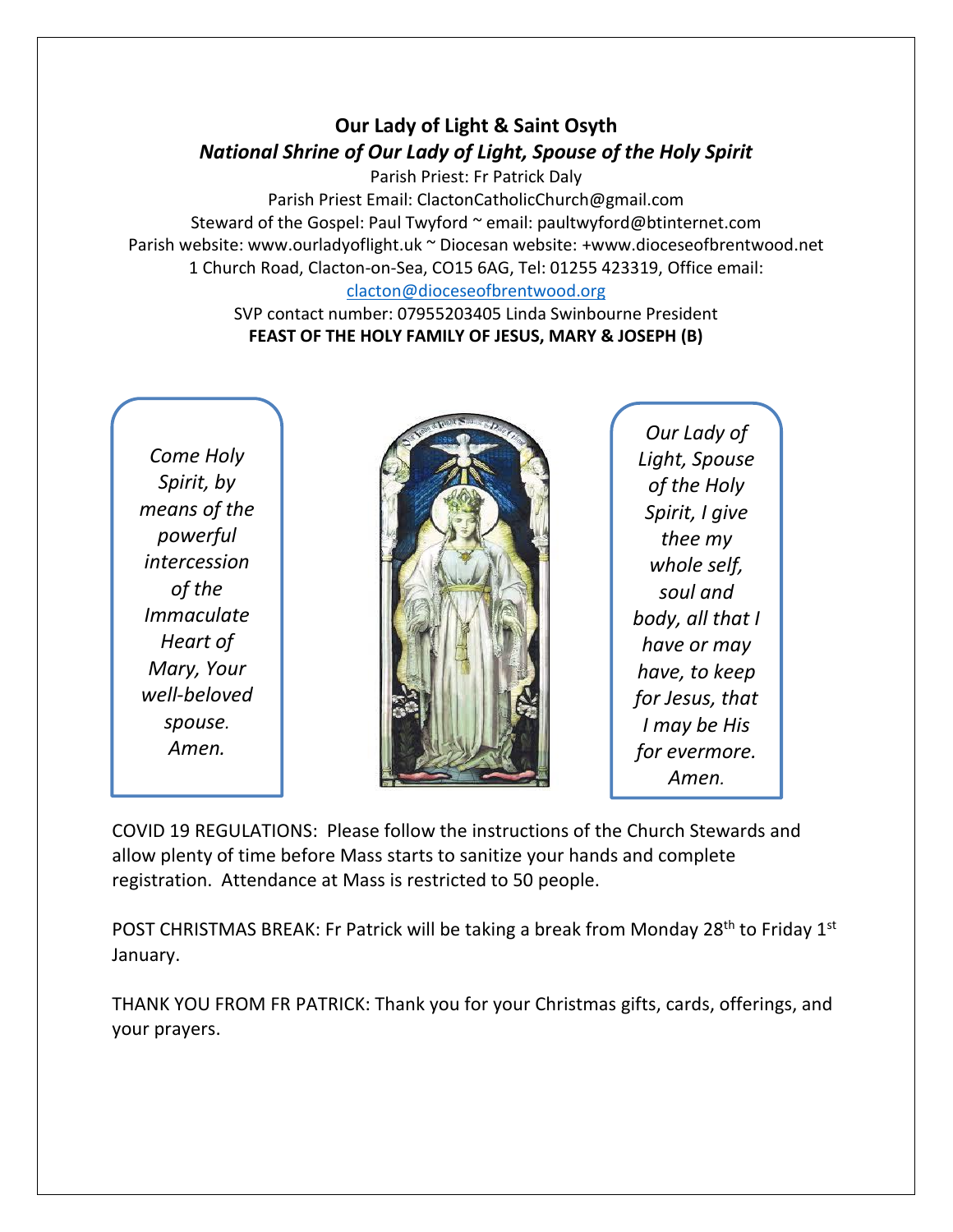## OFFERTORY COLLECTION / DONATIONS

Offerings can be placed in one of the orange buckets, but I would request wherever possible, all offerings are made electronically by standing order or via the donation button on the website. This will reduce the level of risk to our collection counters and those who will need to visit the bank. The bank details are: **Bank Title: Catholic Church Clacton-on-Sea, Sort Code 401322, Account Number: 41020463.** Members of the gift-aid scheme should quote their name and gift aid number in the Reference. Funds received last week:

Collection and donations: £340.50 of which £99.50 was gift aided.

Electronic Offerings £389.00 of which £153.00 was gift aided.

Thank you for your generosity, for Gift Aiding your offerings, and for your support of the parish. Fr Patrick

SECOND COLLECTION: There will be a second collection over the weekend  $9<sup>th</sup>$  and  $10<sup>th</sup>$ January in support of the Society for the Protection of Unborn Children.

CONFIRMATION PROGRAMME 2021. Any young person wishing to receive the Sacrament of Confirmation next Pentecost on 23<sup>rd</sup> May 2021, should make a request in writing to Fr Patrick. To qualify for the 2021 programme, the young person should be currently in Year 9 or above. We are proposing five Zoom sessions and one mini retreat led by the Brentwood Catholic Youth Service. **The closing date for applications is 2 nd January 2021**

BRENTWOOD DIOCESE YEAR BOOKS: are available at the back of the Church. Cost £2.80. Please place the money in the Repository Books Box.

## GOSPEL: LUKE 2:22-40

Today we celebrate the Feast of the Holy Family. The celebration is in honour of Jesus of Nazareth, His mother, the Blessed Virgin Mary, and His foster father, Blessed Joseph, as a family. The Holy Family is presented to us by the Church as a model for all Christian families.

The Gospel tells us that Joseph and Mary went to the temple to present the baby Jesus to God and for their own purification. It was the law at the time, that every first-born male must be consecrated to the Lord. The normal sacrificial offering would have been a year-old lamb in accordance with Mosaic Law. Joseph and Mary were unable to provide a lamb due to their poverty and, therefore, gave a pair of turtledoves or two young pigeons. The young couple were offering back to God, what had been given to them by God. Every child is a gift from God.

This was a family of great faith that had already suffered great difficulty and hardship. Joseph, who had initially been traumatised by the news that Mary, his betrothed in marriage, was expecting a child, and who through faith learned to accept the will of God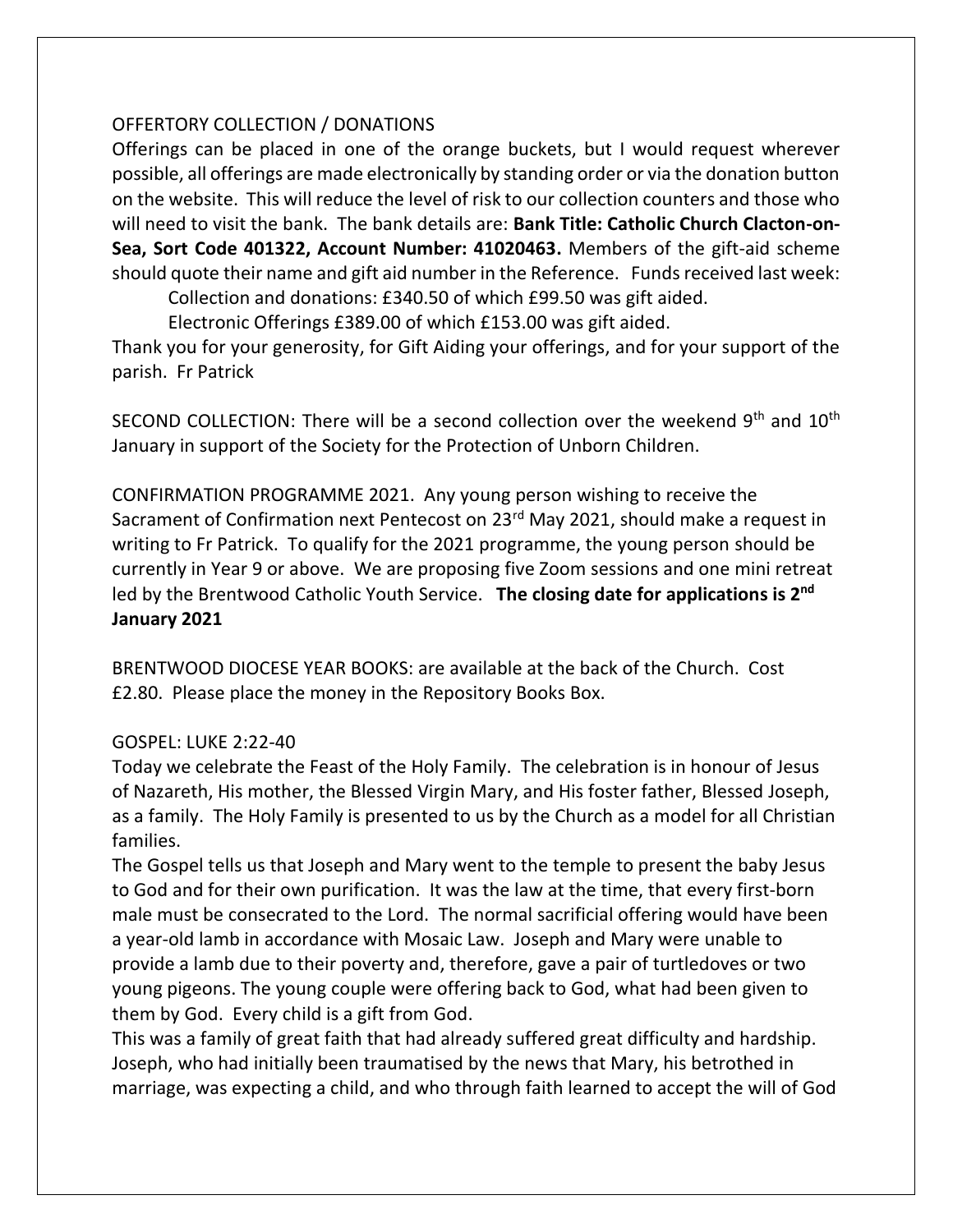in his life. Who accepted and committed his life to Mary and the child Jesus. Mary, who was initially confused by the message of the archangel, who through an act of total faith and through her love of God, accepted to be the Mother of God. The baby Jesus was the promised Messiah to the world. A king, who was not born in a palace with servants to wait on him but born in a stable and laid in a manger – normally used for feeding animals. The child who was to become the Bread of Life for humanity. This Holy Family who was forced to flee its home and possessions for the fear of persecution. The story tells us of a young family tested by exceedingly difficult circumstances but a family with a complete trust and faith in God.

The Gospel speaks of two witnesses to the events in the temple. These witnesses were the man Simeon and the prophetess Anna. The Gospel tells us that the Holy Spirit rested on Simeon. He was a man of great faith. Simeon recognised Jesus as the promised Messiah sent for the salvation of all nations and to be a light to the world. He warns Mary that a sword will pierce her very own soul. Anna was a woman of great prayer and faith. She also recognises Jesus as the child sent for the deliverance of Jerusalem. How is the Holy Family a model for all Christian families? This Gospel tells us that the family is a sacred institution established by God. God Himself chose to enter humanity through a poor and simple family. God obtained His humanity through the Blessed Virgin Mary. We obtain our humanity and the foundations of our faith through our families. The Holy family as a reflection of the Blessed Trinity shows us how we are to live in families of love. The Holy family expresses the joy of a life lived for the other rather than for oneself. The Holy family teaches us the joy of a life surrendered completely to God in total faith and trust. At the heart of the Holy Family is found Jesus Christ – our Lord and redeemer. We have no better model for a Christian family.

GIDEA PARK STUDY DAYS: Live stream 30<sup>th</sup> January [www.ssppilford.org.uk](http://www.ssppilford.org.uk/) 11.00am to 12.30pm discussion of Pope Francis's Book 'Let us Dream: The Path to a Better Future' with Austen Ivereigh.

ASSISTED SUICIDE LOBBY: Please email your MP using the following link urging the Government to reject the demands of the Assisted Suicide Lobby. The email takes 30 seconds:<https://righttolife.org.uk/StopAssistedSuicide>

A NEW ONLINE COMMUNITY: CATHOLIC YOUTH MINISTRY IN ENGLAND AND WALES – join here<http://www.facebook.com/groups/2873625336203735>